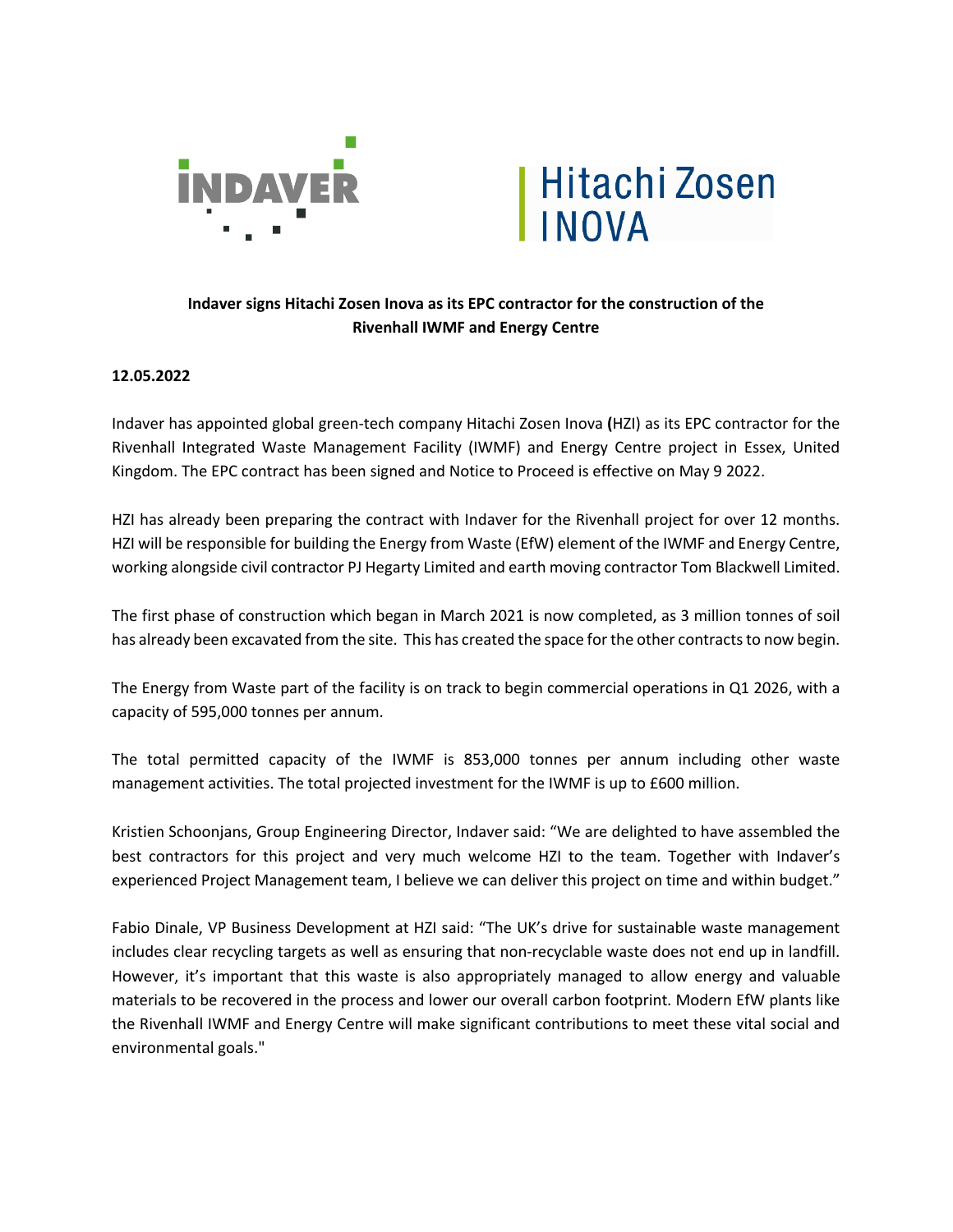John Ahern, Business Development & Commercial Director, Indaver said: "We are looking forward to further develop our discussions and engagement with the Local Authorities and key market players on this much needed development."

With the signing of this EPC contract, HZI will begin work on its 16<sup>th</sup> project in the United Kingdom.

Through improved recycling and maximum recovery of energy and valuable materials from waste, Indaver intends to keep leading the field in sustainable waste management.

ENDS

## **Media contacts:**

Inge Baertsoen, Corporate Communications, E: inge.baertsoen@indaver.com / M: +32 (0)497970570

Megan Wilson, Marketing Manager, VerriBerri, E: megan@verriberri.com / M: +44 (0) 7950484308

**Hitachi Zosen Inova**. David Spencer, Corporate Communications. E: com@hz-inova.com / M: +44 (0)7506 208 555 www.hz-inova.com

## **Notes to Editor:**

- Indaver offers high-quality, sustainable and cost-efficient waste management solutions to large scale industry, public authorities and waste collection companies. With over 30 years expertise and a wide range of treatment facilities and processing capabilities, they offer tailored solutions for a wide range of municipal, commercial and industrial waste streams. Indaver currently has facilities and operations in Belgium, Germany, Ireland, France, the Netherlands and Portugal. The company is currently developing waste treatment infrastructure in other European countries, including the United Kingdom.
- Zurich-based green-tech company Hitachi Zosen Inova (HZI) is a global leader in solutions for energy transition and circular economy including Energy from Waste (EfW) and Renewable Gas (RG), operating as part of the Hitachi Zosen Corporation Group. HZI acts as project developer, technology supplier and engineering, procurement and construction (EPC) contractor delivering complete turnkey plants and system solutions for thermal and biological waste recovery. Its solutions are based on efficient and environmentally sound technologies, are thoroughly tested, and can be flexibly adapted to customer requirements. HZI's Service Solutions Group combines its own research and development with comprehensive manufacturing and erection capabilities to provide support throughout a plant's entire plant cycle. HZI works for customers ranging from established waste management companies to up-and-coming partners in new markets. Its innovative and reliable solutions have been part of more than 1,600 reference projects worldwide.